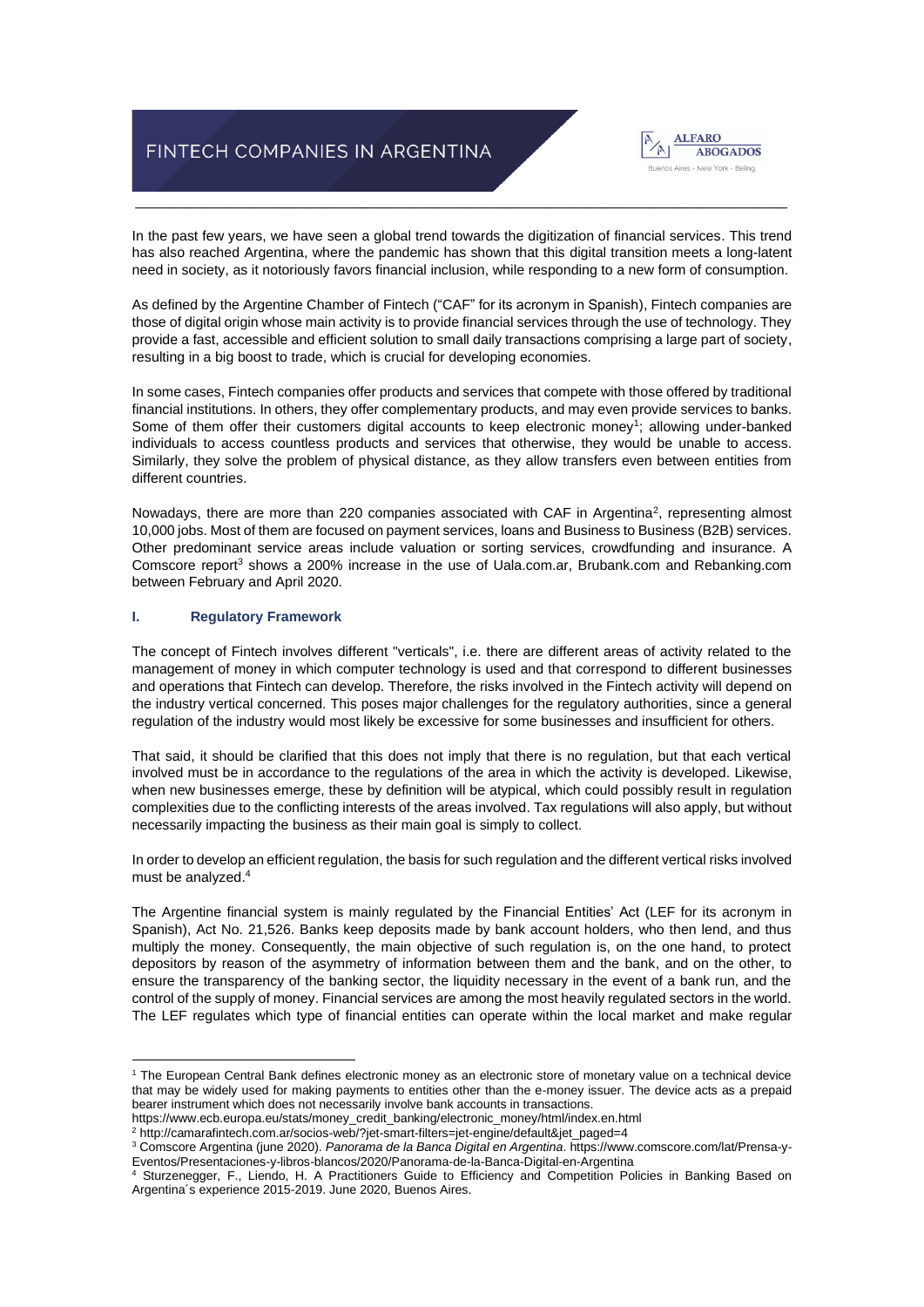intermediation between the supply and demand for financial resources<sup>5</sup>. As long as a Fintech company does not intend to mediate and regulate publicly between the supply and demand for money, its situation is not the same as that of a financial institution, and therefore it does not have to be subject to the same regulation. In contrast, regulation for Fintech should primarily ensure transparency and consumer protection.

Currently, regulators have an impact on three specific aspects of the Fintech industry: 1) regulation on electronic money: what to do with the money they keep, without being considered deposits; 2) payments: what are the minimum standards for participating in the payment system; and 3) loans: under what conditions a private can lend.

Some other regulations that must be taken into account in the Fintech industry are:

(i) The Credit Cards Act (LTC for its acronym in Spanish) No. 25,065, which regulates credit cards, and by analogy, debit cards and so-called "exclusive purchase cards". Moreover, the LEF regulations also apply to debit card systems and electronic funds transfers.

(ii) The Argentine Central Bank (BCRA for its acronym in Spanish), as the implementing authority of both the LTC and the LEF, has issued several communications regulating aspects of the operations of these businesses. It regulated a number of instruments directly related to electronic instant payment systems, including Immediate Electronic Payments, Immediate Debit, Uniform Virtual Key (CVU for its acronym in Spanish) $6$ , and set a standard for payments via fast response codes (QR codes). It also authorized traditional financial institutions to invest and even take control of Fintech subsidiaries whose business consists on providing loans and offering digital payment services, so that they did not lose ground to the latter<sup>7</sup>.

(iii) In mid-2019, the Promotion of the Knowledge Economy Act (LEC for its acronym in Spanish), No. 27,506, was unanimously passed and scheduled to enter into force on January 1, 2020. However, the Ministry of Productive Development decided to suspend its implementation by means of Resolution 30/2020. The government subsequently sent Congress a new bill<sup>8</sup>, which amends the previous one, but maintains "its spirit". The regime aims to promote economic activities that apply the use of knowledge and the digitization of information, supported by advances in science and technology, for the production of goods, the provision of services and/or process improvements. The draft amendment maintains three key benefits: (1) a reduction in the total amount to be paid on Income Tax, (2) a decrease in employer contributions, and (3) exempts LEC subjects from the withholding and export levies covered by the Value Added Tax. It also removes the 10-year fiscal stability clause, and replaces it with one that provides for the stability of benefits for the validity of the regime.

(iv) In all cases, the substantive regulation will also apply, that is, the Civil and Commercial Code (CCCN for its acronym in Spanish), as well as the Consumer Defense Act (LDC for its acronym in Spanish) No. 24,240, the Anti-Money Laundering Act (LLD for its acronym in Spanish) No. 25,246, and the regulations provided by the Financial Information Unit (UIF for its acronym in Spanish) in this regard. Tax regulations will also impact the Fintech business schemes.

(v) With respect to contracts on electronic money systems, they do not coincide with any type of contract regulated by the CCCN. Therefore, Section 970 of the CCCN which regulates atypical contracts will apply, and they will be governed by (i) the will of the parties, (ii) the general rules on contracts and obligations, (iii) the uses and practices of the place of conclusion, and (iv) the provisions corresponding to typical contracts which are compatible and in line with their purpose.

## **II. Challenges to face**

<sup>5</sup> This given that the Financial Institutions Law prohibits subjects not authorized by it or the BCRA from carrying out regular intermediation operations between the supply and demand of financial resources, or from acting in the credit marking. Section 1, 7 and 38 Financial Institutions Law.

<sup>6</sup> The BCRA created in 2018, through Communication A 6510, the Uniform Virtual Key (CVU for its acronym in Spanish) which, with the same format as a CBU, is the "public key" or user identification. Additionally, the CVU has an ALIAS, as do bank accounts. In this way, interoperability between digital accounts and bank accounts is possible.

<sup>&</sup>lt;sup>7</sup> Necessary authorization by virtue of section 28, paragraph a) of the Financial Entities Law expressly prohibits banks from exploiting commercial or industrial companies, unless expressly authorized by the BCRA, which must be of a general nature and establish limits and conditions that guarantee non-involvement of solvency.

<sup>&</sup>lt;sup>8</sup> https://blog.errepar.com/wp-content/uploads/2020/02/Proyecto-ley\_de\_conocimiento.pdf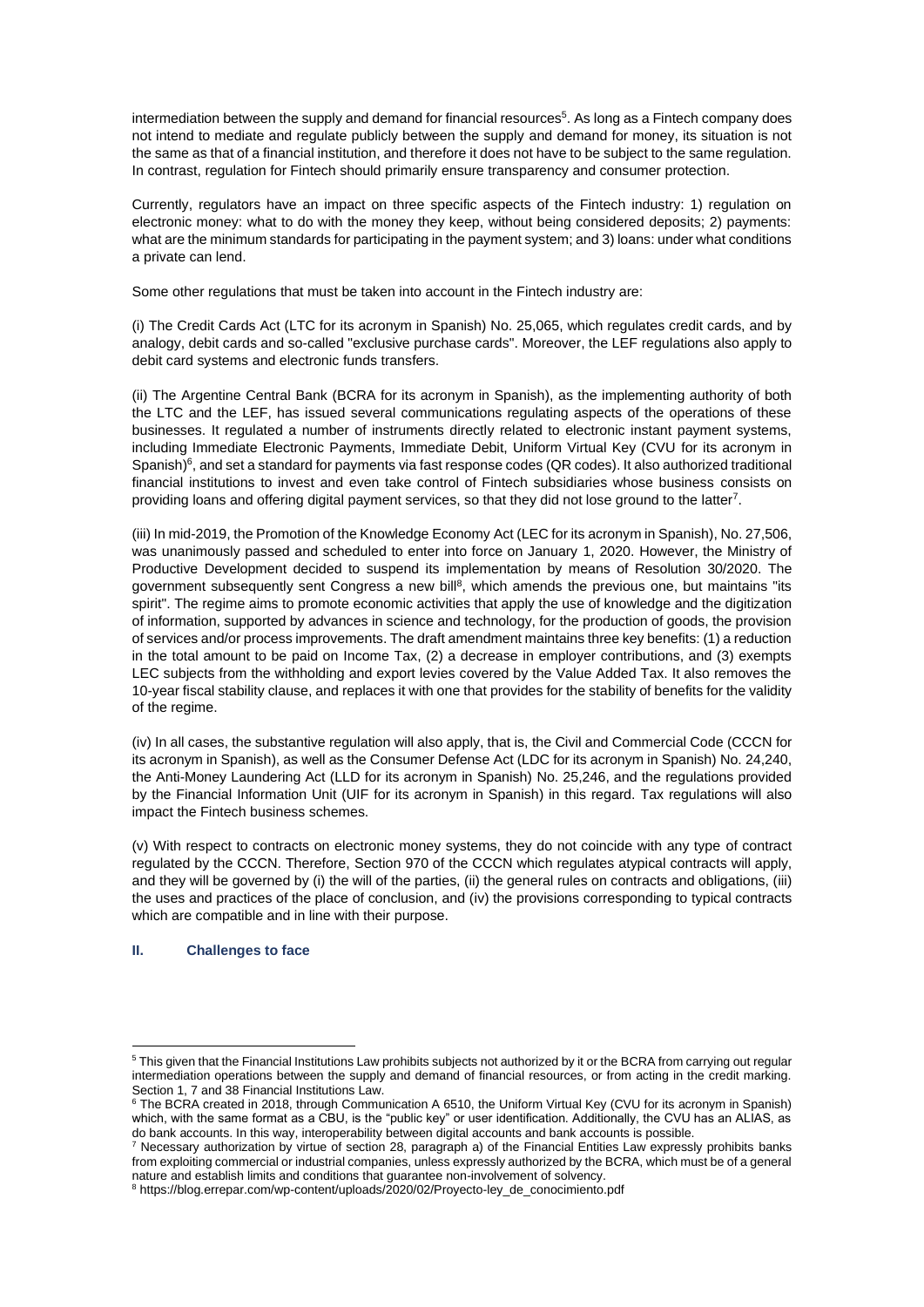In June 2020, the BCRA published a Report on a study it conducted on Non-Financial Credit Providers (OPNFCs)<sup>9</sup> including Fintech, in which it alerts the percentage of their rates, calling them "excessive" and "inconsistent". In May 2020, the Ministry of Productive Development had already highlighted -after a criminal complaint was filed-<sup>10</sup> that such companies applied abusive fees that, in many cases, exceeded 1500% plus VAT on total financial cost (CFT for its acronym in Spanish).

The study reveals that 77% of Fintechs that provide loans charge their customers a CFT that exceeds 150% per year, and that 50% of the total receives a CFT above 400% per year, constituting as those of higher values. In addition, it shows that companies use various criteria to inform the costs of financing.

The CAF issued a statement, communicating its commitment and that of its members with the current Argentine legislation and arguing that the comparison made by the BCRA is not constructive, since it does not take into account elements such as repayment terms, types of customers, payment method and risk segments, among others. It should be noted that the CAF was created just over 2 years ago, and more than 10 million Argentines already adopted its services.

On the other hand, the various exchange rate restrictions that the BCRA implemented during the year 2020 caused many startups and digital banks to offer turning legally acquired Argentine Pesos into US Dollars within Argentina via a transaction involving Dollar-denominated securities, to ensure the continuity of their activities. This certainly left many companies outside the digital ecosystem.

Avoiding transfers between virtual business accounts, the obligation to keep funds in accounts in sight, an information regime similar to that required by the banks, the elimination of direct debits in online loan collections, among others, are some of the continuous changes in the rules that Fintech companies face on their way to development.

#### **III. An opportunity is developing from the pandemic crisis**

For certain sectors, crisis is a synonym of opportunity. Certainly, this was the case for Fintech in Argentina, which in the face of the Coronavirus pandemic, received an extra boost thanks to the boom experienced by e-Commerce given the preventive and compulsory lockdown implemented by the government. Companies had to rethink their ways of operating and resourced to technological tools. This paradigm shift in the business model also enables companies to optimize their services and, in conjunction with technology, deliver them based on each user profile.

While online mobile operations worldwide are the main form of payment, in Argentina, between February and April, the use of different electronic banks increased by 200%. This puts its users around 58.3%, a figure much higher than the Latin-American average which is around 30.9%<sup>11</sup>. In this sense, the local Fintech ecosystem is growing stronger and broader in an era in which consumers try to maximize their time and resources.

The landing of Openbank Argentina - Santander's 100% digital bank that estimates to start operations during the first half of 2021-, Dimo -a project that integrates the main public and private banks and will seek to compete with the already installed MercadoPago- and Stripe -a Fintech "unicorn" valued at approximately US\$36 billion- denote the potential of this segment of the Argentine financial system.

Another case worth mentioning is that of FacePhi -a biometric technology company of Spanish capitals that has just signed a new contract with Orange X, part of the Galicia Group- for whom the Argentine market was again key in its expansion strategy. They will offer the Selph ID product, used to verify and authenticate the document owner using a facial pattern registered on the bank's server.

For Ualá -an app that provides an International MasterCard prepaid card that allows both paying accounts and making purchases on the Internet and shops-, which owns its own Common Investment Fund that has 2 million customers, the eruption of the pandemic accelerated its growth by 25% at the beginning of the lockdown, when all investment activity was affected.

<sup>&</sup>lt;sup>9</sup> Central Bank of the Argentine Republic (June 2020). Report of Other Non-Financial Credit Providers. https://www.bcra.gob.ar/Pdfs/PublicacionesEstadisticas/Informe-OPNFC.pdf

<sup>10</sup> https://www.argentina.gob.ar/noticias/denuncia-penal-fintechs-por-estafa-y-usura-crediticia

<sup>11</sup> Comscore Argentina (june 2020). *Panorama de la Banca Digital en Argentina*. https://www.comscore.com/lat/Prensa-

y-Eventos/Presentaciones-y-libros-blancos/2020/Panorama-de-la-Banca-Digital-en-Argentina